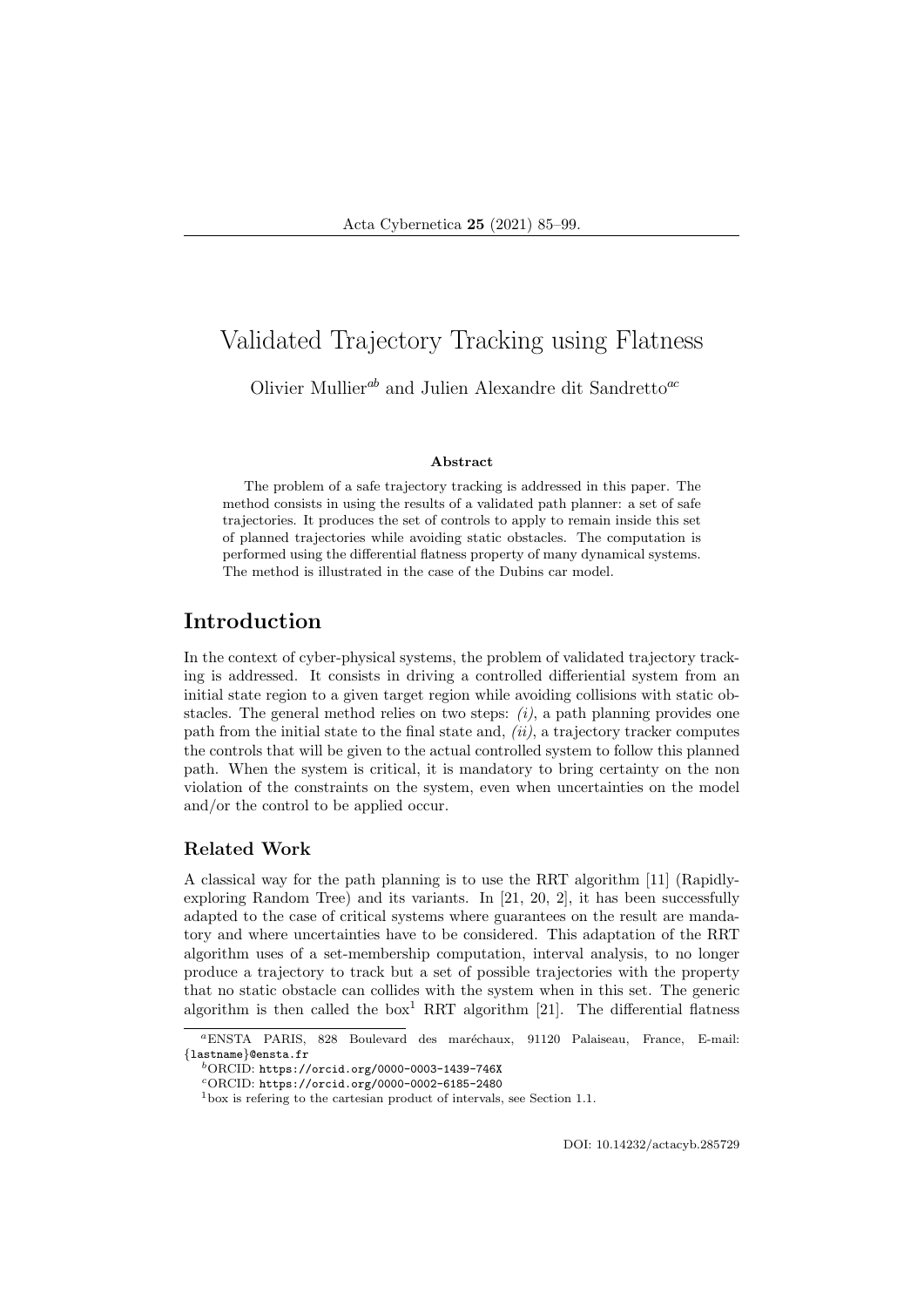of some controlled systems is well known and studied for the control of nonlinear systems (see, e.g. [13, 5, 6, 15]). Flatness has already been successfully applied to trajectory tracking in the case of discrete time systems [18].

#### Contribution

The work here considers that a previous computation of a set of validated path planner is performed and it results in a set of safe trajectories that avoid any static forbidden area. From this set, one particular path is chosen to be tracked, it is done with the computation of a cubic Hermite spline from the system position and the desired trajectory translated in the flat output space. The controls are then produced using an endogenous dynamic feedback using flatness.

This work is presented as follows. Section 1 recalls the notions necessary to the presentation of our work: interval analysis, validated numerical integration of controlled systems, box RRT algorithm and cubic Hermite spline computation. Section 2 contains the main results of our work that is the validated tracking of a trajectory guarranteed to avoid any static obstacle. It is then illustrated in Section 3 with the computation of the controls given to a robot to drive from a set of initial states to a target area using the Dubins car model. Conclusion and discussions ends our work presentation.

### 1 Preliminaries

This section is dedicated to the preliminary results our work is based on and introduces the notions that are used through this article. Some recalls on interval analysis and validated numerical integration scheme, differential flatness, trajectory planning and cubic Hermite spline are given.

#### 1.1 Interval Analysis

Interval analysis [17] is a method designed to produce outer-approximation of the set of possible values for variables occurring in some computations in a sound manner. Hereafter, an interval is denoted  $[x] = [x, \overline{x}]$  with  $x \leq \overline{x}$  and the set of intervals is  $\mathbb{IR} = \{ [x] = [\underline{x}, \overline{x}] \mid \underline{x}, \overline{x} \in \mathbb{R}, \underline{x} \leq \overline{x} \}.$  The Cartesian product of intervals  $[\mathbf{x}] \in \mathbb{R}^n$  is a box (through this paper, vectors are represented in bold font). The main result of interval analysis is its fundamental theorem [16] stating that the evaluation of an expression using intervals leads to an outer-approximation of the resulting set of values for this expression whatever the values considered in the intervals.

For a given function  $f : \mathbb{R}^n \to \mathbb{R}^m$  and a box  $[\mathbf{x}] \subset \mathbb{R}^n$ , an interval inclusion function also known as interval extension  $[f]$  of f can be defined and an evaluation of [f] over [x] gives a box [y] such that  $(\forall x \in [x])(\exists y \in [y])(y = f(x))$  or equivalently, the box [y] contains  $\{f(\mathbf{x})|\mathbf{x} \in [\mathbf{x}]\}$  the range of f over [x]. Examples of interval extension are the natural interval extension where interval arithmetic is used to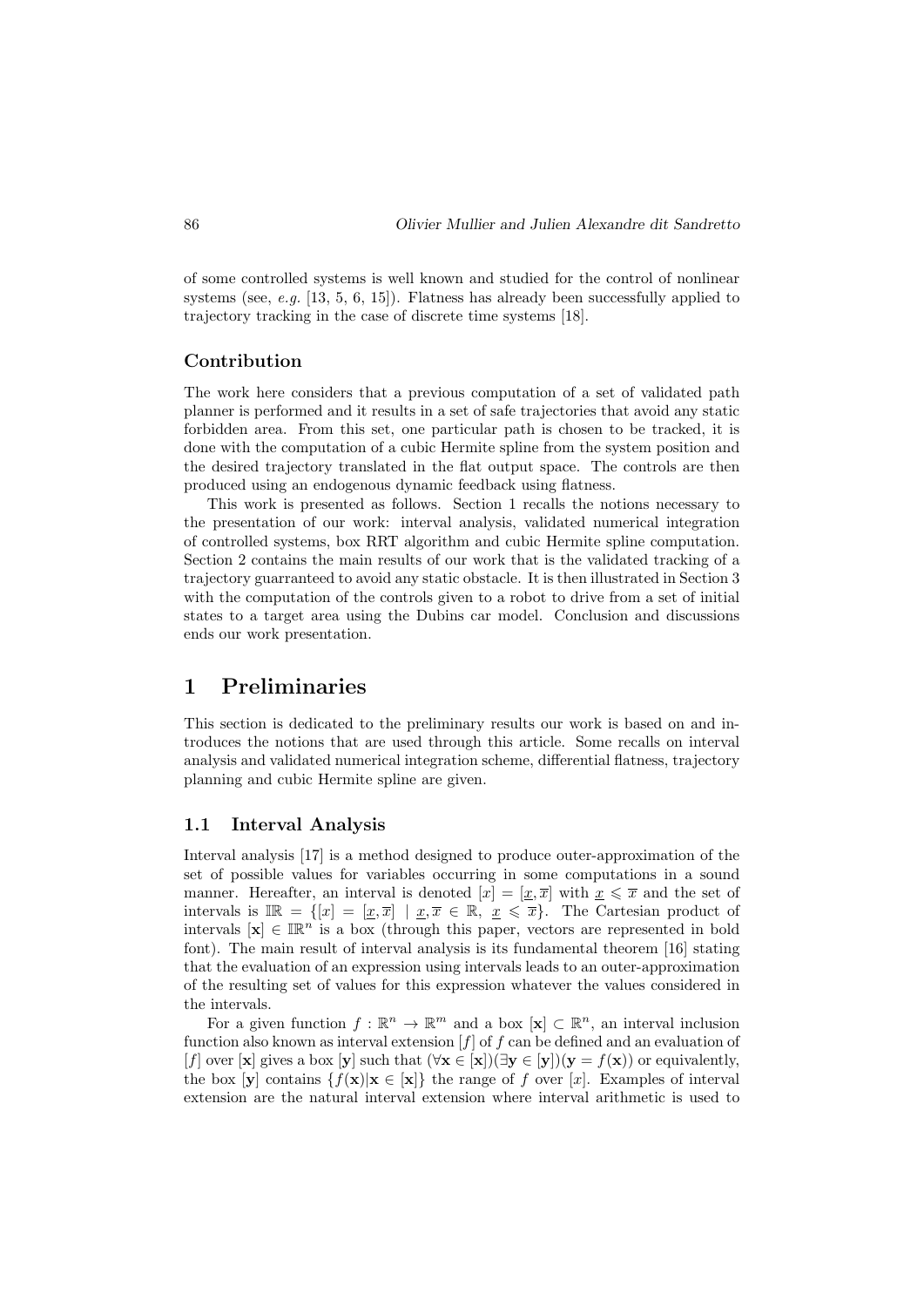replace all operations defining a function to its interval counterpart and the mean value extension where the function to be extended is first linearized on a point and a natural extension of the resulting function is applied. The interested reader can refer, for example, to [17, 10] and references therein for more details.

#### 1.2 Validated Numerical Integration of Controlled Systems

In our work, we deal with controlled differential systems of the form

$$
\begin{cases} \dot{\mathbf{x}} = f(\mathbf{x}, \mathbf{u}) \\ \mathbf{x}(0) \in [\mathbf{x_0}] \end{cases}
$$
 (1)

with  $f: \mathbb{R}^n \times \mathbb{R}^m \to \mathbb{R}^n$  a smooth function,  $\mathbf{x} \in \mathbb{R}^n$  the state vector of the system and  $\mathbf{u} \in [\mathbf{u}] \subseteq \mathbb{R}^m$  the control vector. The problem to integrate the controlled system in Eq. (1) is to compute the value of the state vector at a time t,  $\mathbf{x}(t, x_0, u)$ with  $x_0 \in [x_0]$  and  $\mathbf{u} \in [\mathbf{u}]$ . By considering **u** as constant during the time the system is integrated, the problem in Equation (1) corresponds to solving the (ordinary) differential equation

$$
\begin{cases} \dot{\mathbf{x}} = f_{\mathbf{u}}(\mathbf{x}) \\ \mathbf{x}(0) \in [\mathbf{x}_0] \end{cases}
$$
 (2)

with  $f_{\mathbf{u}}$  being a function parameterized by the the control  $\mathbf{u}$ . The use of validated numerical integration on ODE for the problem in Equation (2) allows the design of an interval inclusion function of  $\mathbf{x}(t, x_0, u)$ . It provides the computation of  $[\mathbf{x}](t; [\mathbf{x_0}], [\mathbf{u}])$  which stands for an outer approximation of the solution of the problem in Equation (1):  $\{x(t; x_0, u), x_0 \in [x_0], u \in [u]\}\$ . It corresponds to the set of values that can take the state **x** at time t starting from any point  $\mathbf{x}_0 \in [\mathbf{x}_0]$  for all controls  $\mathbf{u} \in [\mathbf{u}]$  applied to the system. Any bounded uncertainty in the model can also be handled by representing it with a time constant parameter as done with the control  $\bf{u}$  in Eq. (2).

To integrate the system until time t, a sequence of time instants  $t_1, \ldots, t_n$ such that  $t_1 < \cdots < t_n = t$  and a sequence of boxes  $[\mathbf{x}_1], \ldots, [\mathbf{x}_n]$  such that  $\mathbf{x}(t_{i+1}; [\mathbf{x}_i], [\mathbf{u}]) \subseteq [\mathbf{x}_{i+1}], \forall i \in \{0, \ldots, n-1\}$  are computed with  $[\mathbf{x}_i]$  an outer approximation of the set of the state vectors at time  $t_i$ . From the box  $[\mathbf{x}_i]$ , computing the box  $[\mathbf{x}_{i+1}]$  is a classical 2-step method (see [14, 19]):

**Phase 1** (Picard-Lindelof operator) compute an a priori enclosure  $[\mathbf{x}_{i,i+1}]$  of the set

 $\left\{\mathbf{x}(t_k;\mathbf{x}_i,\mathbf{u}) \mid t_k \in [t_i,t_{i+1}], \mathbf{x}_i \in [\mathbf{x_i}], \mathbf{u} \in [\mathbf{u}]\right\} \subseteq [\mathbf{x}_{i,i+1}]$ 

such that  $\mathbf{x}(t_k; [\mathbf{x}_i], [\mathbf{u}])$  is guaranteed to exist and is unique,

**Phase 2** compute an enclosure  $[\mathbf{x}_{i+1}]$  of the solution at time  $t_{i+1}$ .

By repeating this process iteratively, we are able to produce an outer approximation of the system described in Equation  $(1)$  (see Figure 1). This scheme is used by the box RRT algorithm to compute a set of validated paths.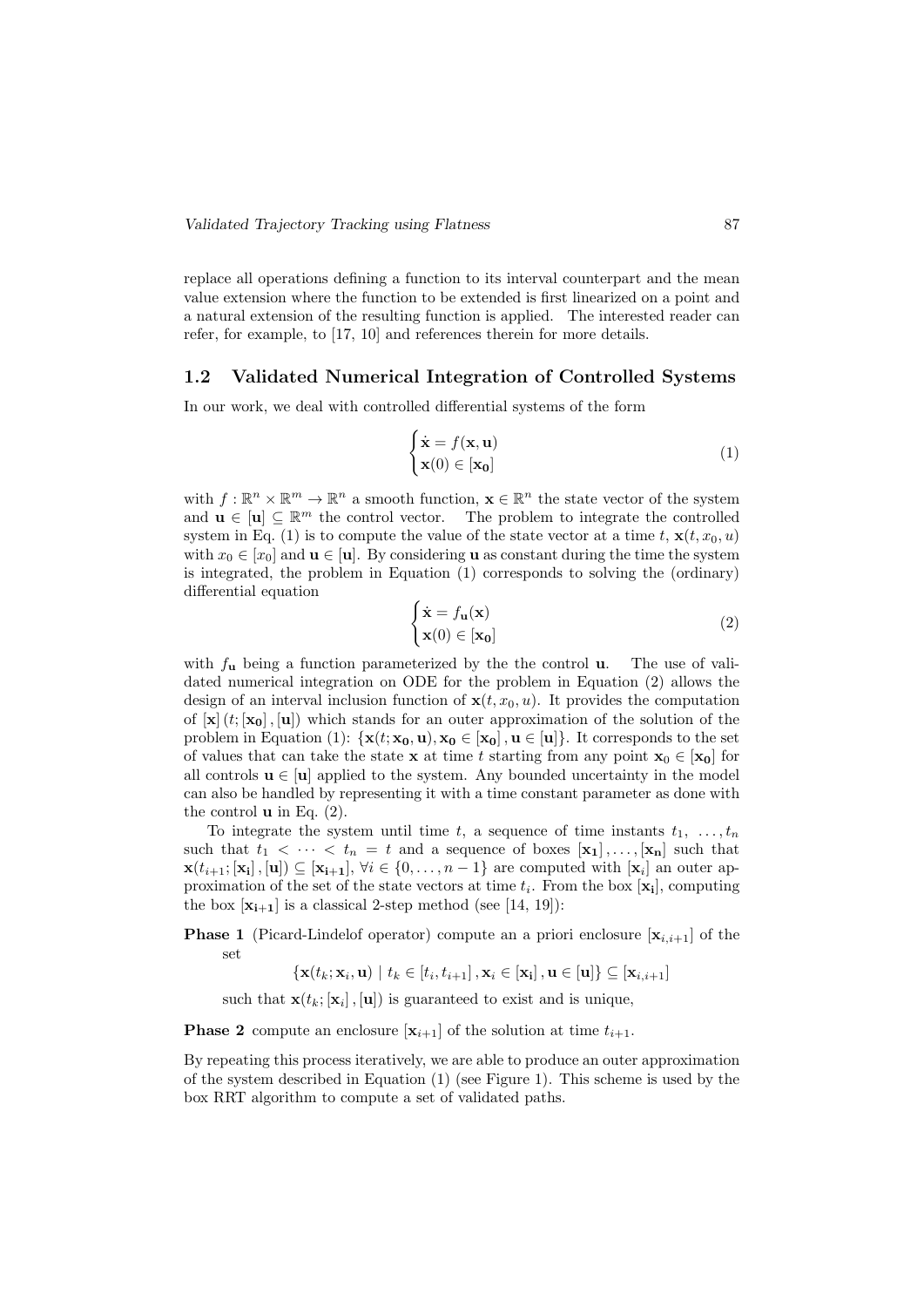

Figure 1: Illustration of the two-step method for the validated numerical integration of dynamical systems.  $i = 1, ..., 5$ .

#### 1.3 The Box RRT Algorithm

The first part of the proposed method is to compute a set of validated trajectories. The box RRT algorithm and its improvements [2, 20] is a set of motion planner for robotic vehicles that guarantees to avoid static obstacles. It uses the data structures of the Rapidly-exploring Random Trees (RRT) to explore the state space. A tree of random subpaths is constructed until the goal is reached while any static obstacle is avoided. When the algorithm ends successfully, it provides, among other information, a set of boxes guaranteed to avoid any defined static obstacle. The result is in the form of a list of boxes  $\{[x_1], \ldots, [x_N]\}$  all sorted by the time they are reached (see, for example, Figure 5 representing an example of the result of the algorithm described thereafter in Section 3). The box RRT algorithm provides also the control used during the seek of the set of trajectories but this information is not mandatory to the use of our method afterwards. Indeed, the box RRT can be used with a simplified model for the controlled dynamical system and then the controls u it uses are no longer relevant for the trajectory tracking part.

#### 1.4 Differential Flatness

The differential flatness of dynamical systems is a structural property that a (possibly nonlinear) differential system can have. A system is differentially flat if there exists a set of independent variables (equal in number to the dimension of the control vector) referred to as flat outputs such that all states and controls of the system can be expressed in terms of those flat outputs and a finite number of their successive time derivatives. The mathematical definition of differential flatness is provided in Definition 1.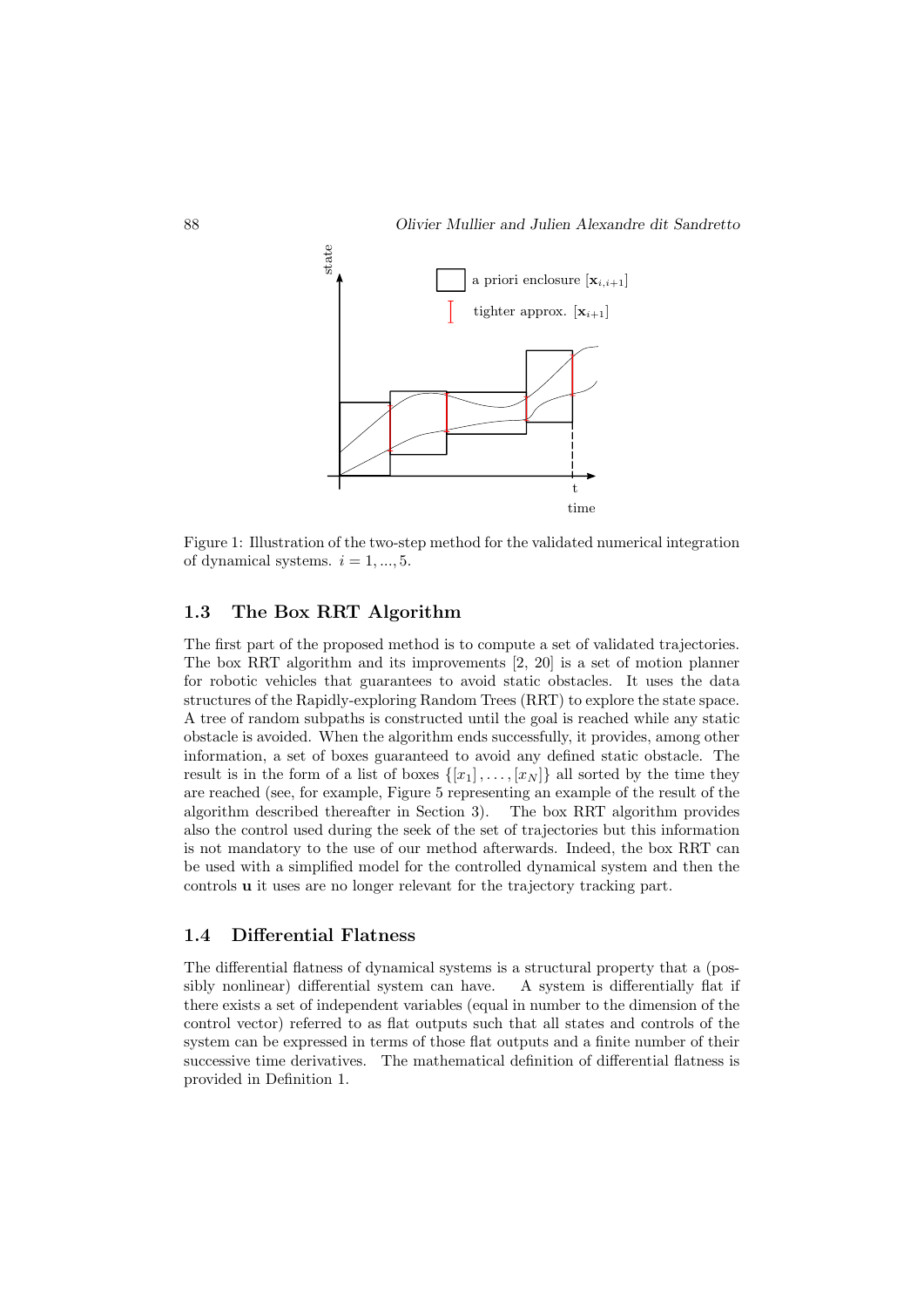Validated Trajectory Tracking using Flatness 89

Definition 1 (Differential flatness [6]). The controlled dynamical system

$$
\dot{\mathbf{x}} = f(\mathbf{x}, \mathbf{u}) \tag{3}
$$

with  $\mathbf{x} \in \mathbb{R}^n$ ,  $\mathbf{u} \in \mathbb{R}^m$  is flat if there exist the maps  $h : \mathbb{R}^n \times (\mathbb{R}^m)^{r+1} \to \mathbb{R}^m$ ,  $\varphi : (\mathbb{R}^m)^r \to \mathbb{R}^n$  and  $\psi : (\mathbb{R}^m)^{r+1} \to \mathbb{R}^m$  such that

$$
\mathbf{z} = h\left(\mathbf{x}, \mathbf{u}, \dot{\mathbf{u}}, \dots, \mathbf{u}^{(r)}\right) \n\mathbf{x} = \varphi\left(\mathbf{z}, \dot{\mathbf{z}}, \dots, \mathbf{z}^{(r-1)}\right) \n\mathbf{u} = \psi\left(\mathbf{z}, \dot{\mathbf{z}}, \dots, \mathbf{z}^{(r-1)}, \mathbf{z}^{(r)}\right)
$$

A differentially flat system can be caracterized when considering a subset of its state and control vectors and their associated derivatives. As recalled in the following, a trajectory can be tracked in a flat output space. An example of differentially flat system is given hereafter in Section 3.2.

#### 1.5 Trajectory Tracking

The differential flatness makes possible to control a system by only using the flat output. The next definition recalls the endogenous dynamic feedback [7] in the case of a differentially flat system.

Definition 2 (Endogenous dynamic feedback using flatness). We consider the flat system described in Eq. (3) with a flat output **z** and a given trajectory  $z_d : \mathbb{R} \to \mathbb{R}^m$ . Once the flat system is differentiated enough to get an equation of the type

$$
\mathbf{z}^{(p)} = \omega,\tag{4}
$$

the system can be stabilized around a trajectory by stabilizing the flat output with  $\omega$ defined as a particular control:

$$
\omega = \mathbf{z}_d^{(p)} - k_0(\mathbf{z} - \mathbf{z}_d) - k_1(\dot{\mathbf{z}} - \dot{\mathbf{z}}_d) - \dots - k_{p-1}(\mathbf{z}^{(p-1)} - \mathbf{z}_d^{(p-1)})
$$
(5)

with  $\mathbf{z}^{(i)}$  the i–th time derivative of  $\mathbf{z}$  and  $k_0, \ldots, k_{p-1}$  such that the polynomial  $s^p = k_{p-1}s^{p-1} + \cdots + k_1s + k_0$  has only roots with negative real part. It results in the tracking error converging and stable.

The goal is now to construct this function  $z_d(t)$  providing a trajectory in the flat output space. In our context, it is done using the cubic Hermite splines.

#### 1.6 The Cubic Hermite Splines

In order to use endogenous dynamic feedback using flatness, we have to compute one particular trajectory  $z_d$  from the initial state to the target the robot will have to follow. An intermediary desired goal is required to be reached iteratively until we reach the goal. The cubic Hermite splines [8, 4] are one way to achieve this (see, e.g. [12] for a use in path planning and [9] for one in trajectory tracking).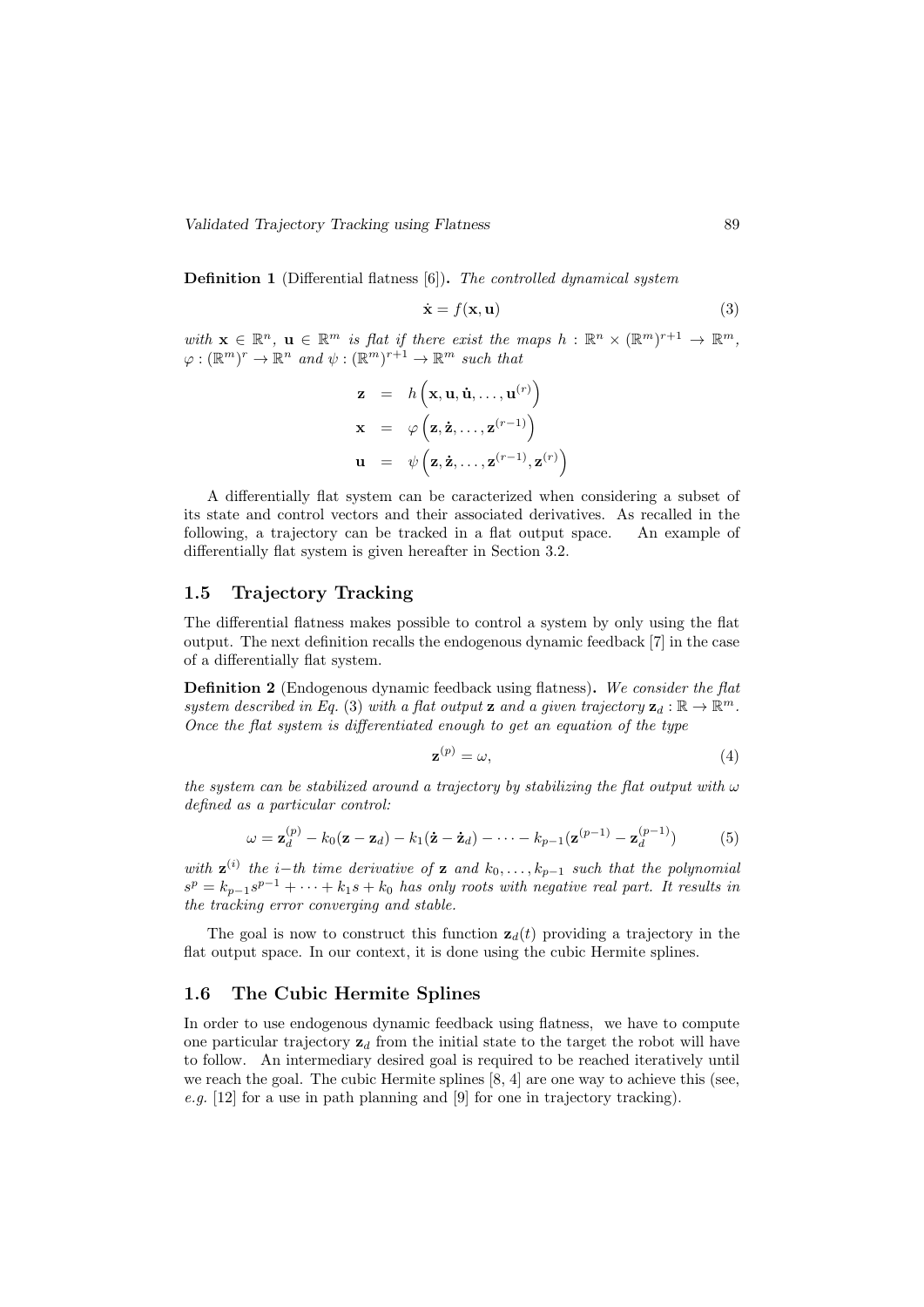**Definition 3** (Cubic Hermite Spline). Let  $\phi : \mathbb{R} \to \mathbb{R}^n$  be a diffentiable function,  $t_0, t_1 \in \mathbb{R}$  and two positions  $\mathbf{p_0} = \phi(t_0)$  and  $\mathbf{p_1} = \phi(t_1)$  with the derivatives  $\mathbf{m_0} = \dot{\phi}(t_0)$  and  $\mathbf{m_1} = \dot{\phi}(t_1)$  respectively, the cubic Hermite spline is

$$
P(t) = p\left(\frac{t - t_0}{t_1 - t_0}\right) \tag{6}
$$

with

$$
p(t) = h_{00}(t)\mathbf{p_0} + h_{10}(t)\mathbf{m_0}(t_1 - t_0) + h_{01}(t)\mathbf{p_1} + h_{11}(t)\mathbf{m_1}(t_1 - t_0)
$$
 (7)

and

$$
h_{00}(t) = 2t^3 - 3t^2 + 1
$$
  
\n
$$
h_{10}(t) = t^3 - 2t^2 + t
$$
  
\n
$$
h_{01}(t) = -2t^3 + 3t^2
$$
  
\n
$$
h_{11}(t) = t^3 - t^2.
$$

The error between the spline  $P(t)$  and the true trajectory  $\phi(t)$  can be easily computed as follows: there exists  $\tau$  such that

$$
\phi(t) - P(t) = \frac{\phi^{(k)}(\tau)}{k!} \prod_{i} (t - t_i)^{k_i}
$$
\n(8)

with k the number of points,  $k_i$  the number of known derivatives  $+1$ . In our case, the number of points is 2 and the number of derivatives is 2.

This error can be approximated using interval analysis as follow: in the time interval  $[t_0, t_1]$  where the spline is defined, The error can be outer approximated by the interval function  $[E](t, [t_0, t_1])$  such that:

$$
\phi(t) - P(t) \in [E] \left( t, [t_0, t_1] \right) = \frac{\left[ \ddot{\phi} \right] \left( [t_0, t_1] \right)}{2} (t - t_0)^3 (t - t_1)^3, \ \forall t \in [t_0, t_1] \tag{9}
$$

with  $\left[\ddot{\phi}\right]$  an interval inclusion function of the second time derivative of  $\phi$ . In practice, the model being provided, the second (as well as the first) derivative over time of  $\phi$  is also available by symbolically derivating the system over time prior to the execution of the method. A guaranteed cubic Hermite spline  $[P](t)$  then consists in adding this box error:

$$
[P](t) = P(t) + [E](t, [t_0, t_1])
$$

### 2 Validated Trajectory Tracking using Flatness

This section is dedicated to the main results on validated trajectory tracking using flatness. We consider a controlled dynamical system of the form described in Equation (1).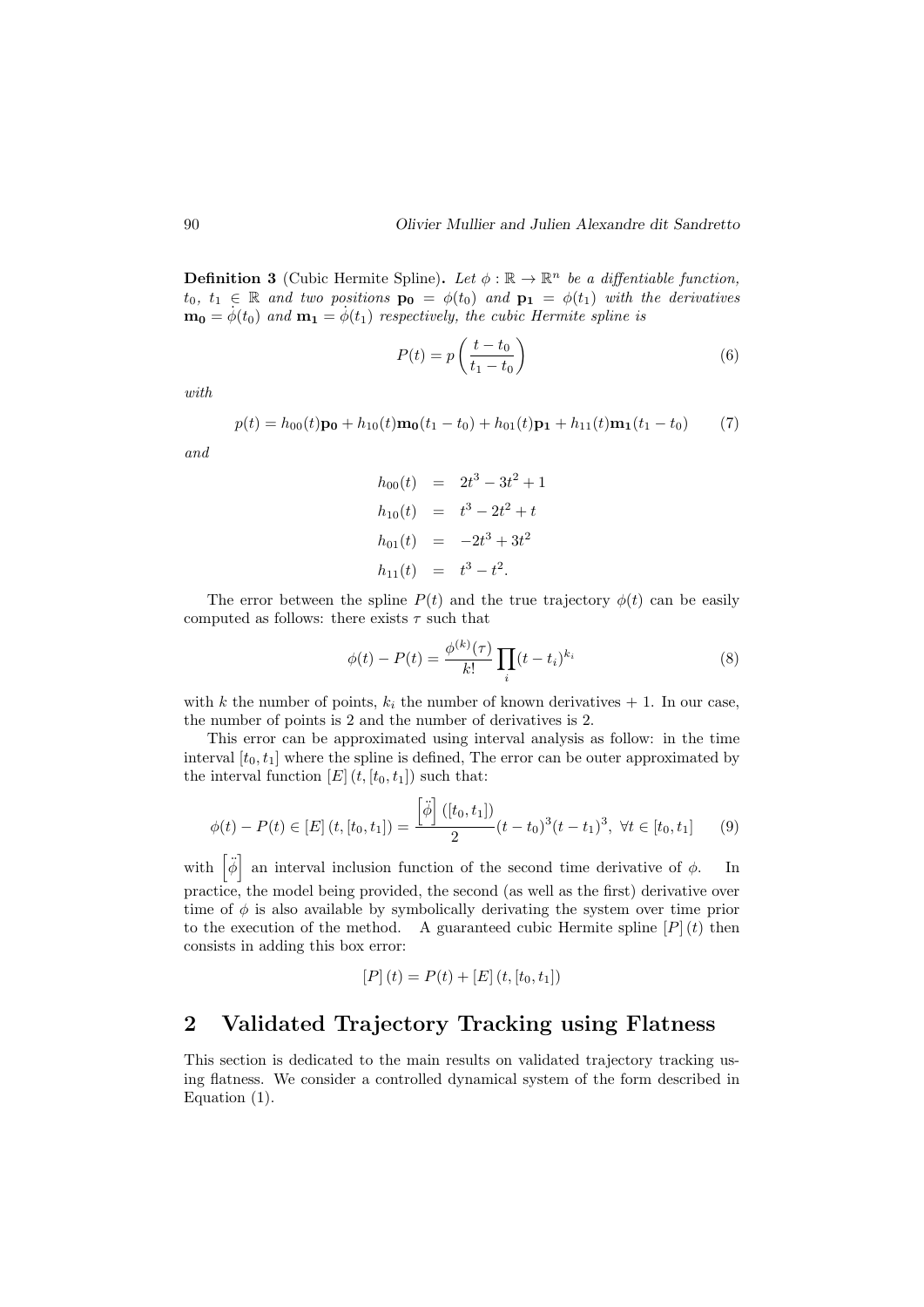

Figure 2: Block diagram representing the different components in our controller.

In this problem, the initial condition is assumed to be inside a set of values here defined as a box  $[\mathbf{x}_0]$  and a goal  $[\mathbf{x}_G]$  is also provided such that the goal is eventually reached at a bounded time  $t_f \leq T$ , as stated by the quantified proposition

$$
(\exists u(t) : \mathbb{R} \to \mathbb{R}^m)(\exists t_f \in [0, T])(\mathbf{x}(t_f) \in [\mathbf{x}_G]).
$$
\n(10)

A set of obstacles  $[\mathbf{x}]_{O,1}, \ldots, [\mathbf{x}]_{O,N}$  is also defined and the trajectory  $\mathbf{x}(t)$  verifying Eq. (10) must avoid them:

$$
(\forall i = 1, \dots, N)(\forall t \in [0, t_f])(\mathbf{x}(t) \notin [\mathbf{x}]_{O,i}).
$$
\n(11)

The goal of trajectory tracking is then to produce the control function  $u(t)$  such that the system follows a trajectory that respects the propositions in Equations (10) and (11) dealing with uncertainties maybe occurring in the model and the set of initial and final positions. A validated numerical integration scheme as described in Section 1.2 using interval analysis is used. We present here the method to produce the controls that allows a cyberphysical system to follow a path. The block diagram corresponding to the control strategy is given in Figure 2 and Algorithm 1 provides a sketch of the proposed method after the path planner provided its result.

**Path planner** The initial position of the robot  $[\mathbf{x}_B]$ , the goal  $[\mathbf{x}_G]$  and the set of obstacles  $\{[\mathbf{x}_O]_1, \ldots, [\mathbf{x}_O]_N\}$  are first given to the path planner which in return gives a set of guaranteed trajectories  $\{[\mathbf{x}_d]_1, \ldots, [\mathbf{x}_d]_N\}$ .

**Flat output** Using flatness, a box  $[\mathbf{z}_d]_i$  in the flat output space is provided from the result of the path planner. This box  $[\mathbf{z}_d]_i$  contains the current flat output of the robot  $[\mathbf{z}_r]$  according to its current position  $[\mathbf{x}_r]$ .

Spline A cubic Hermite spline is then computed to return the next desired flat output  $\tilde{\mathbf{z}}_d$  for the robot. It is illustrated in Fig. 3. A particular point  $\tilde{\mathbf{z}}_{d,i+1} \in [\mathbf{z}_d]_{i+1}$ is chosen to be the desired flat output for the robot (we chose the midpoint of  $[\mathbf{z}_d]_{i+1}$ ). The spline  $P(t)$  is constructed from a point  $\tilde{\mathbf{z}}_r$  in the flat output of the robot (we chose the midpoint of  $[\mathbf{z}_r]$  as well) to the chosen point  $\tilde{\mathbf{z}}_{d,i+1}$ . The guarranteed spline  $[P](t)$  is also computed and a verification on it is done to check is it remains in the union  $[\mathbf{z}_d]_i \cup [\mathbf{z}_d]_{i+1}$ . If the verification fails, a new endpoint for the spline is chosen, one inside the intersection  $[\mathbf{z}_d]_i \cap [\mathbf{z}_d]_{i+1}$ . An intermediary point  $\tilde{\mathbf{z}}_d$  on the spline is chosen to be the next position to reach for the robot.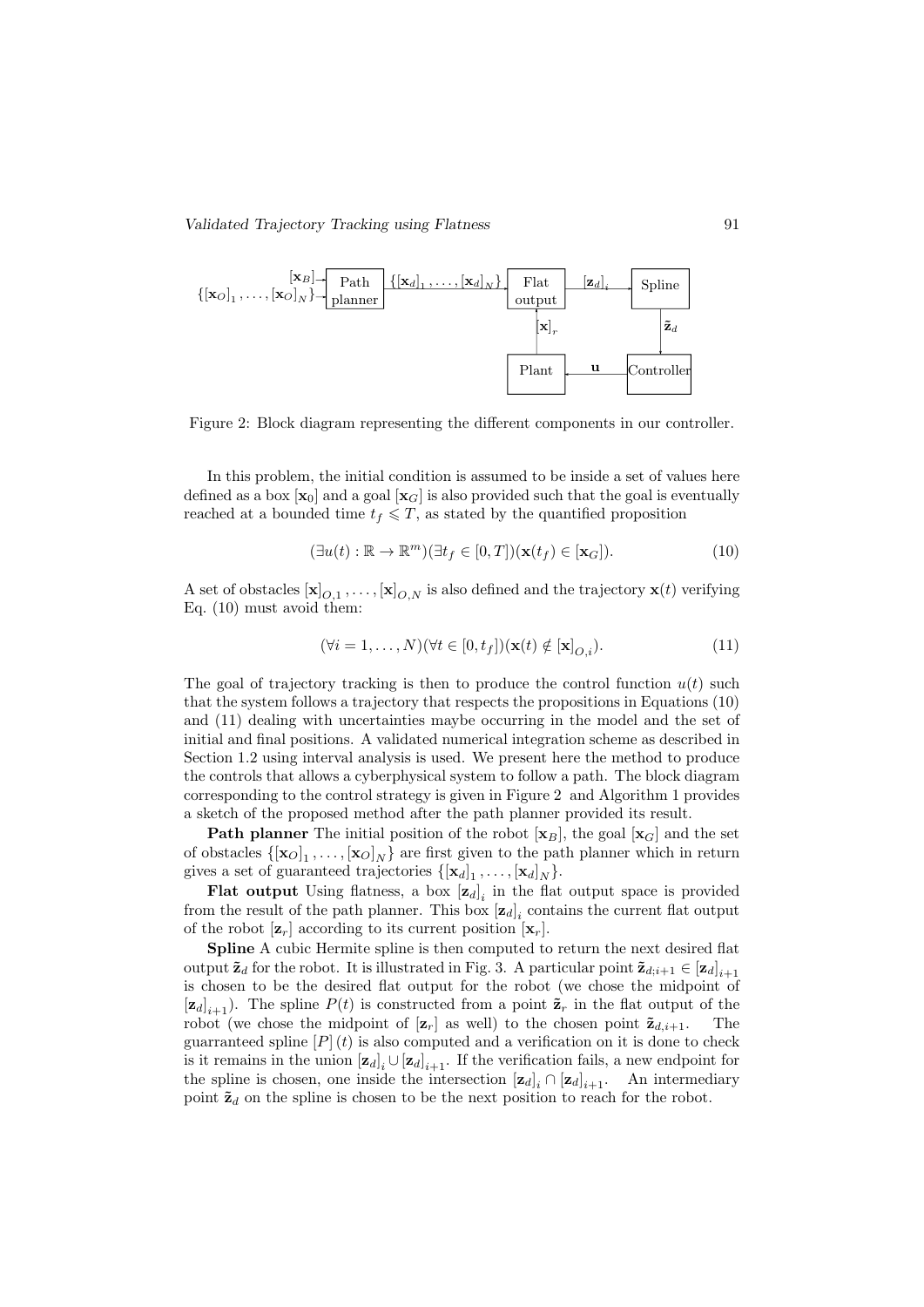**Input:**  $\{[\mathbf{z}_d]_i\}$ : the result of the guaranteed path planner in the flat output space 1.1 while the robot has not arrived do // Flat output 1.2  $\begin{bmatrix} \mathbf{z}_r \end{bmatrix}$ : the flat output of the robot from its current position  $\mathbf{x}_r$ **1.3**  $[\mathbf{z}_d]_i$ : box the robot is in  $(([\mathbf{z}_r]) \subseteq [\mathbf{z}_d]_i)$ 1.4  $\sum_{d,i+1}$  = mid $({[\mathbf{z}_d]}_{i+1})$ // Spline 1.5  $P(t)$ : the Hermite spline between mid $([\mathbf{z}_r])$  and  $\tilde{\mathbf{z}}_{d,i+1}$ 1.6  $\bar{z}_d$ : next reference point on the spline for the robot // Controller 1.7 computation of the controls using dynamic feedback with flat output  $\mathbf{z}_r$ and  $\tilde{\mathbf{z}}_d$  for the robot to reach  $\tilde{\mathbf{z}}_d$ // Plant 1.8  $\begin{bmatrix} \mathbf{x}_r \end{bmatrix}$ : new position of the robot after applying the controls 1.9 end

Algorithm 1: Sketch of the proposed method for the tracking of the trajectory provided by guaranteed path planner algorithm (sketch with correspondance with the block diagram in Fig. 2).



Figure 3: Computation of the next control from the computation of the cubic Hermite spline.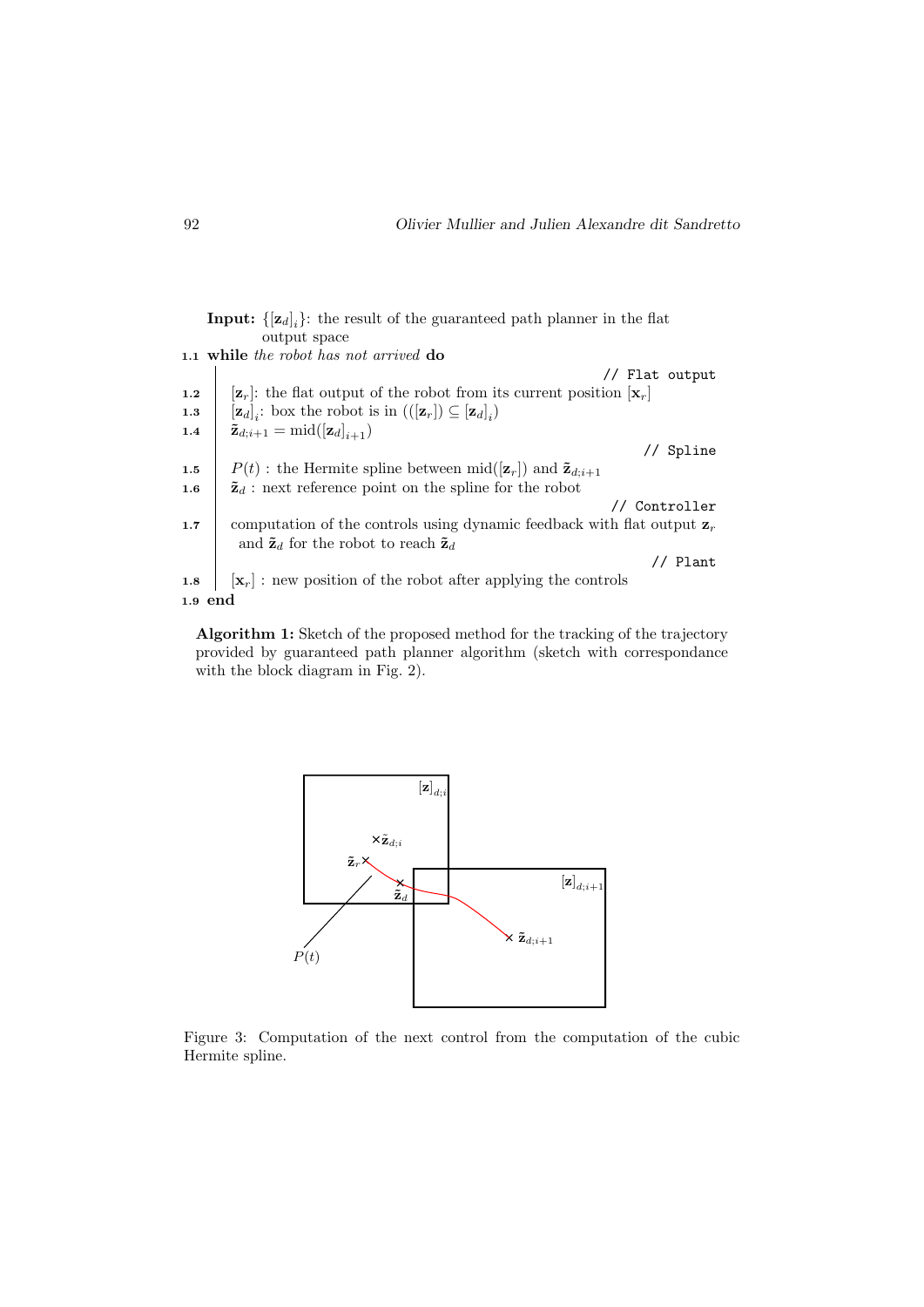Controller All required information for the computation of a new control are provided: the spline provides the reference point  $\tilde{\mathbf{z}}_d$  and the current flat output  $[\mathbf{z}_r]$ of the robot is also known. Their time derivatives are directly known as well and a new control can be computed using the classical endogenous dynamic feedback using flatness as described in Definition 2. The control is then tested using a guaranteed numerical integration scheme to validate that the robot will not leave the set of guaranteed trajectories from the path planner in the same time horizon the controls will be applied to the robot. In the case the test fails, the time horizon and/or the choice on the reference point  $\tilde{\mathbf{z}}_d$  should be modified. This change is not discussed in this article.

Plant The control is applied to the robot. It eventually provides the new position  $[\mathbf{x}_r]$  of the robot and the process can start again until the goal  $[\mathbf{x}_G]$  is reached  $([**x**<sub>r</sub>] \subseteq [**x**<sub>G</sub>]).$ 

The next section illustrates this method on a classical Dubins car model.

### 3 Experiments on the Dubins Car Model

In this section is given an example of the use of the method introduced in Section 2 on the Dubins car model.

#### 3.1 Implementation

The experiment has been conducted using a  $C_{++}$  implementation of the trajectory tracking coupled with a  $C++$  implementation of the box RRT algorithm. All the tests have been made by simulating the behaviour of the dynamical system in a guaranteed manner. The validated numerical integration part has been handled using the  $C++$  library DynIbex<sup>2</sup> [1], a plugin of Ibex [3] on the Dubins car model, described in the following.

#### 3.2 The Dubins Car Model

We consider the Dubins car model

$$
\begin{cases}\n\dot{x} = v \cos \theta \\
\dot{y} = v \sin \theta \\
\dot{\theta} = u\n\end{cases}
$$
\n(12)

with  $(x, y)^T$  the position of the car and  $\theta$  its angle to the coordinate system. The controls  $(u, v)$  are the angular and the longitudinal speeds of the vehicle respectively (see Figure 4 for an illustration of the Dubins car model).

It has been proved that this system is flat [13] and  $z = (x, y)^T$  is a flat output. Indeed the state and the control variables can be written using  $x$  and  $y$  and their

<sup>&</sup>lt;sup>2</sup>Available at: https://perso.ensta-paris.fr/~chapoutot/dynibex/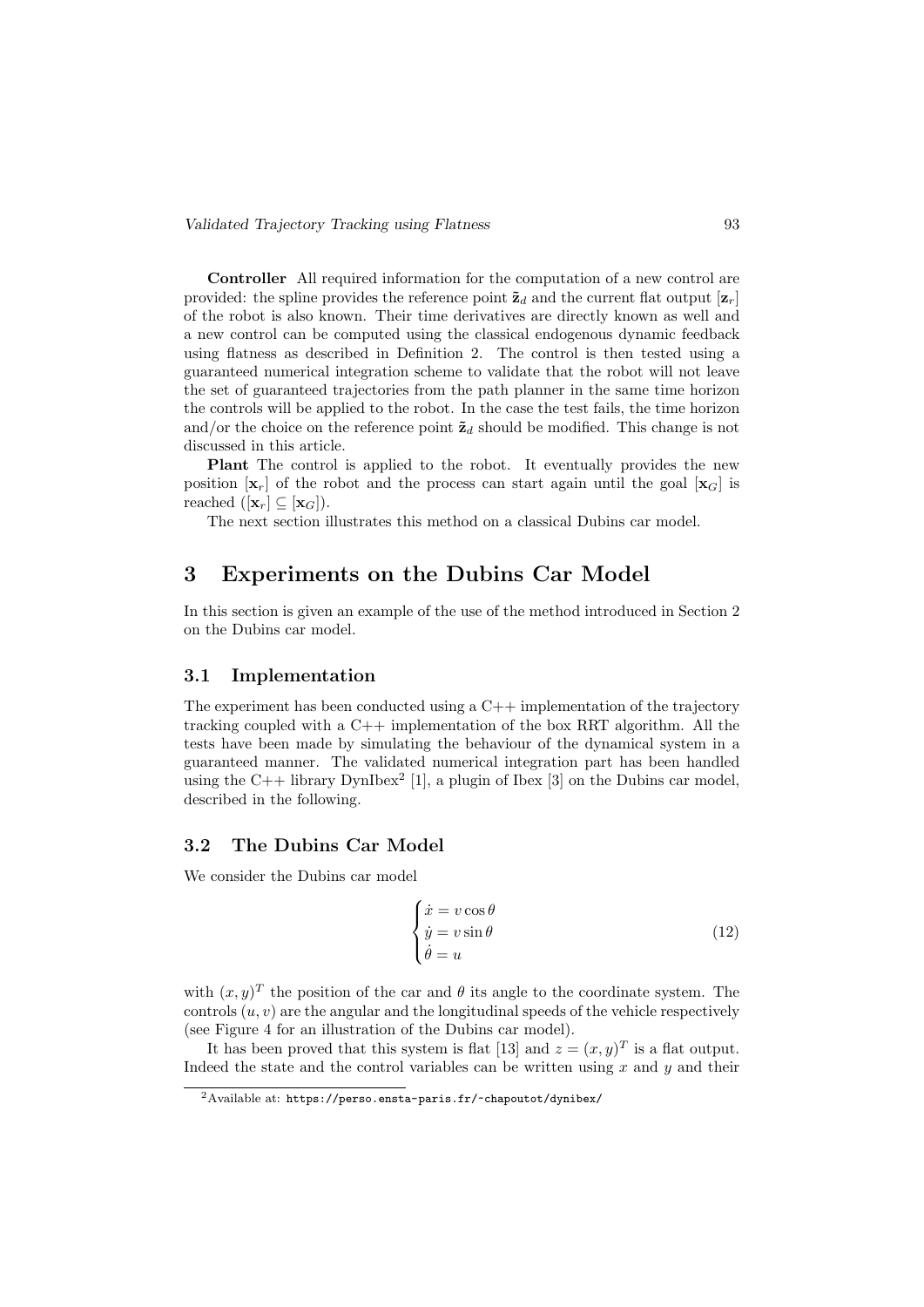

Figure 4: The Dubins car model.

derivatives:

$$
\begin{cases}\nx = z_1 \\
y = z_2 \\
\theta = \tan^{-1}\left(\frac{\dot{y}}{\dot{x}}\right) = \tan^{-1}\left(\frac{\dot{z}_2}{\dot{z}_1}\right) \\
v = \sqrt{\dot{x}^2 + \dot{y}^2} = \sqrt{\dot{z}_1^2 + \dot{z}_2^2} \\
u = \frac{\ddot{y}\dot{x} - \ddot{x}\dot{y}}{\dot{x}^2 + \dot{y}^2} = \frac{\ddot{z}_2\dot{z}_1 - \ddot{z}_1\dot{z}_2}{\dot{z}_1^2 + \dot{z}_2^2}.\n\end{cases}
$$

The set of available positions provided by the box RRT algorithm directly gives the flat output which is the position of the robot. In Figure 5 is given an example of the set of boxes returned by the box RRT algorithm. The black boxes represent the safe set of trajectories, the red ones are the obstacles, the blue one is the goal and the green dots are the centers of the black boxes (the safe set of trajectories). The set of trajectories given by the path planner (here the box RRT algoritm) is not optimal but it is not an issue for our method. We apply the controls produced by the method described in Section 2 and the results are shown in Figure 6. As in Figure 5 the result of the box RRT is still in black, the obstacle are in red and the goal is in blue. The green dots are the successive centers of the boxes containing the position of the robot after each application of the computed controls and the red dots are the reference points computed with the cubic Hermite splines. To make the figure more readable, only the centers of the position boxes of the robot are shown. At each step of the control to the goal, the box containing the robot  $[\mathbf{x}_r]$  is checked to remain inside the black boxes of the box RRT algorithm as long as the guaranteed numerical simulation of the application of the control to the robot.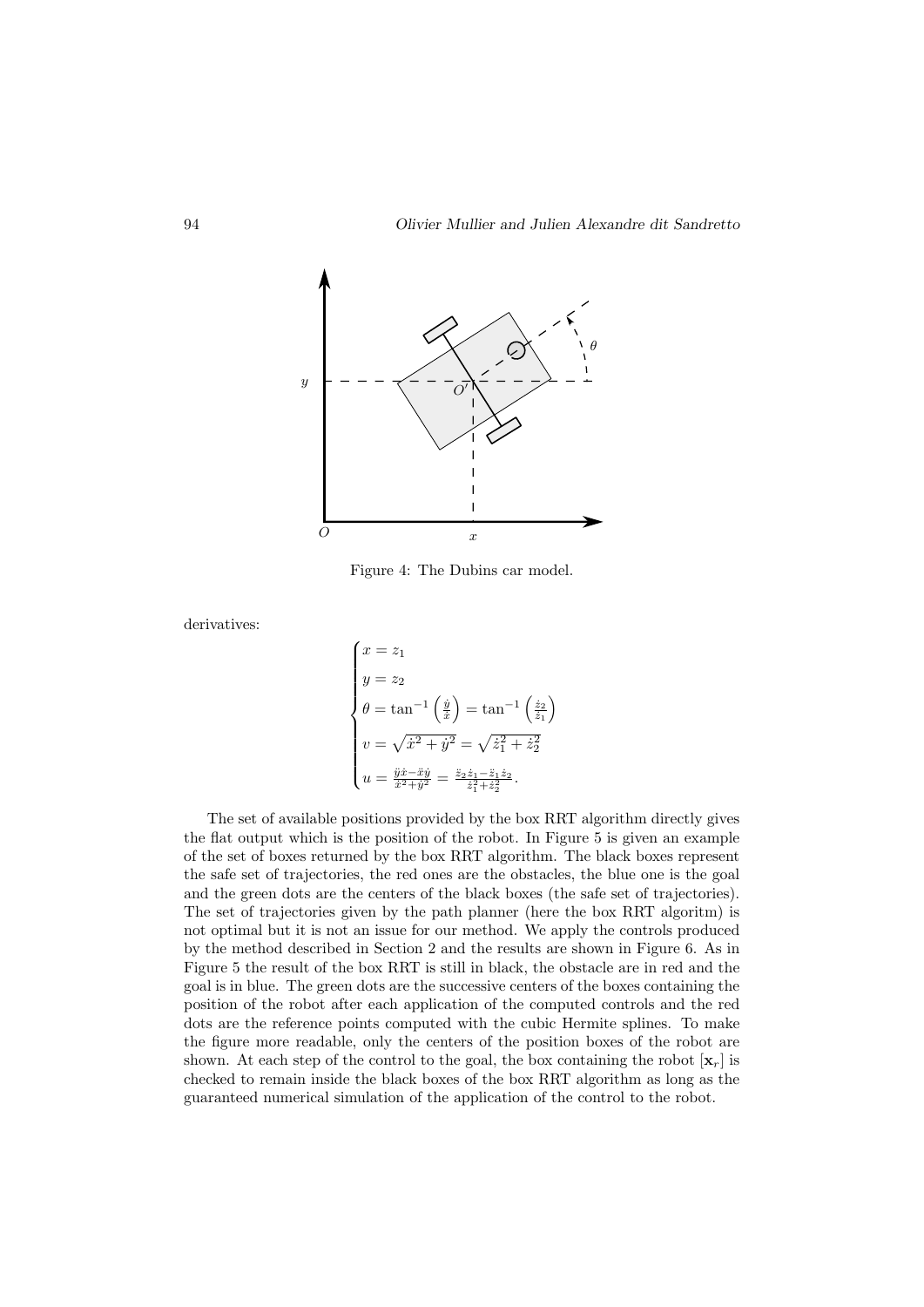

Figure 5: Example of the result provided by the box RRT algorithm. Red boxes: static obstacles ; blue: goal ; black: validated set of trajectories; green dots: center of the black boxes.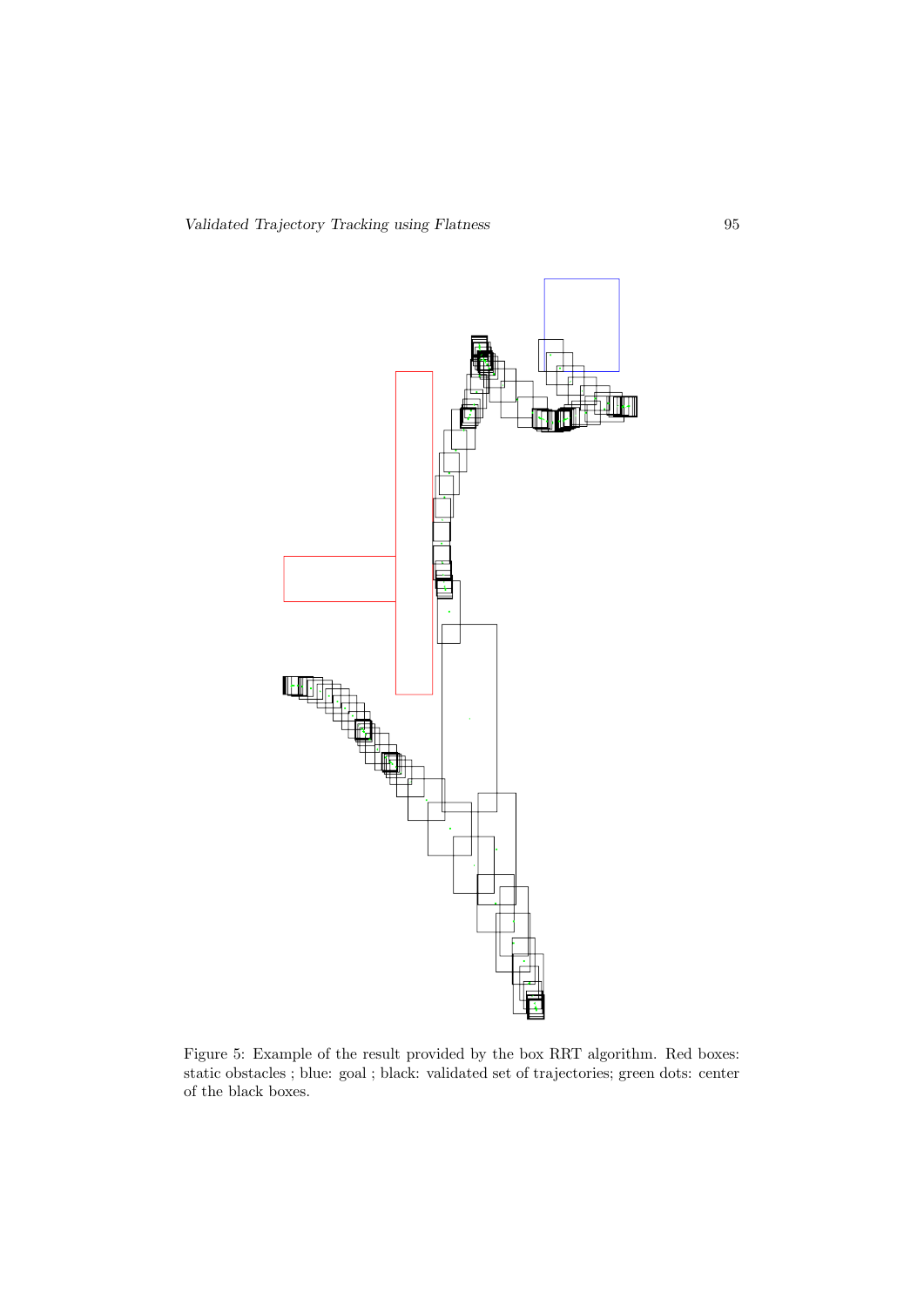

Figure 6: Example of the result of the controls computed to follow the set of trajectories from the box RRT algorithm (same as in Figure 5). Red boxes: static obstacles ; blue: goal ; black: validated set of trajectories; green dots: center of the robot position boxes. red dots (magnified): reference points from the cubic Hermite spline computation.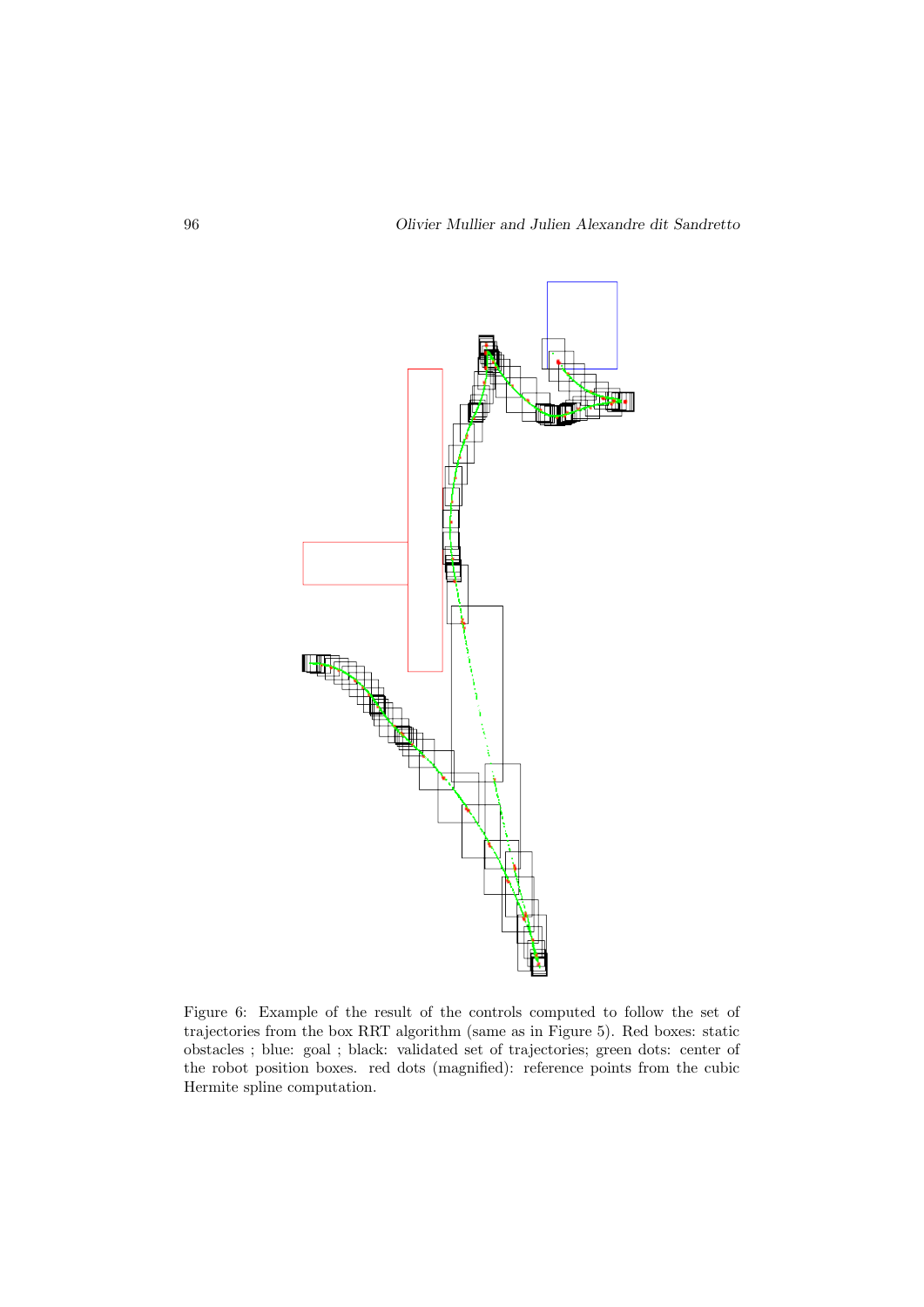### 4 Conclusion

A validated trajectory tracking using flatness has been presented. From a guaranteed set of trajectory planner which provides an a priori set of guaranteed paths, our method uses flatness to perform the computation of the controls. The Intermediary reference points for the system are provided using guaranteed cubic Hermite splines. Eventually, the control to apply is proved to fulfill the requirements by simulating in a set-membership manner the use of the controls on the system. It allows to prove it remains inside the set of paths. This method has been illustrated with an example of a terrestrial robot with a flat system model. The next step will be to apply this method on a real robotic platform to validate the method in the context of an embedded system. An extra step is required to compute the control while the robot has not already reached its local goal provided by the cubic Hermite spline. Another improvement will be to take into account dynamical obstacles. It should be done by recalling the path planner each time a potential collision is detected. Eventually the method must be extended to the case of non flat systems.

### Acknowledgment

This work has been partially supported by a DGA AID project.

## References

- [1] Alexandre dit Sandretto, Julien and Chapoutot, Alexandre. Validated explicit and implicit Runge–Kutta methods. Reliable Computing, 22(1):79–103, Jul 2016.
- [2] Alexandre dit Sandretto, Julien, Chapoutot, Alexandre, and Mullier, Olivier. Formal verification of robotic behaviors in presence of bounded uncertainties. In 2017 First IEEE International Conference on Robotic Computing (IRC), pages 81–88. IEEE, 2017. DOI: 10.1109/IRC.2017.17.
- [3] Chabert, Gilles et al. Ibex, an interval-based explorer. http://www.ibex-lib. org/, 2007.
- [4] De Boor, Carl. A practical guide to splines, volume 27. Springer-Verlag New York, 1978. DOI: 10.2307/2006241.
- [5] Fliess, M, Lévine, J, Martin, Ph, Ollivier, F, and Rouchon, P. Controlling nonlinear systems by flatness. In Systems and Control in the Twenty-first Century, pages 137–154. Springer, 1997. DOI: 10.1007/978-1-4612-4120-1\_7.
- [6] Fliess, Michel, Lévine, Jean, Martin, Philippe, and Rouchon, Pierre. Flatness and defect of non-linear systems: introductory theory and examples.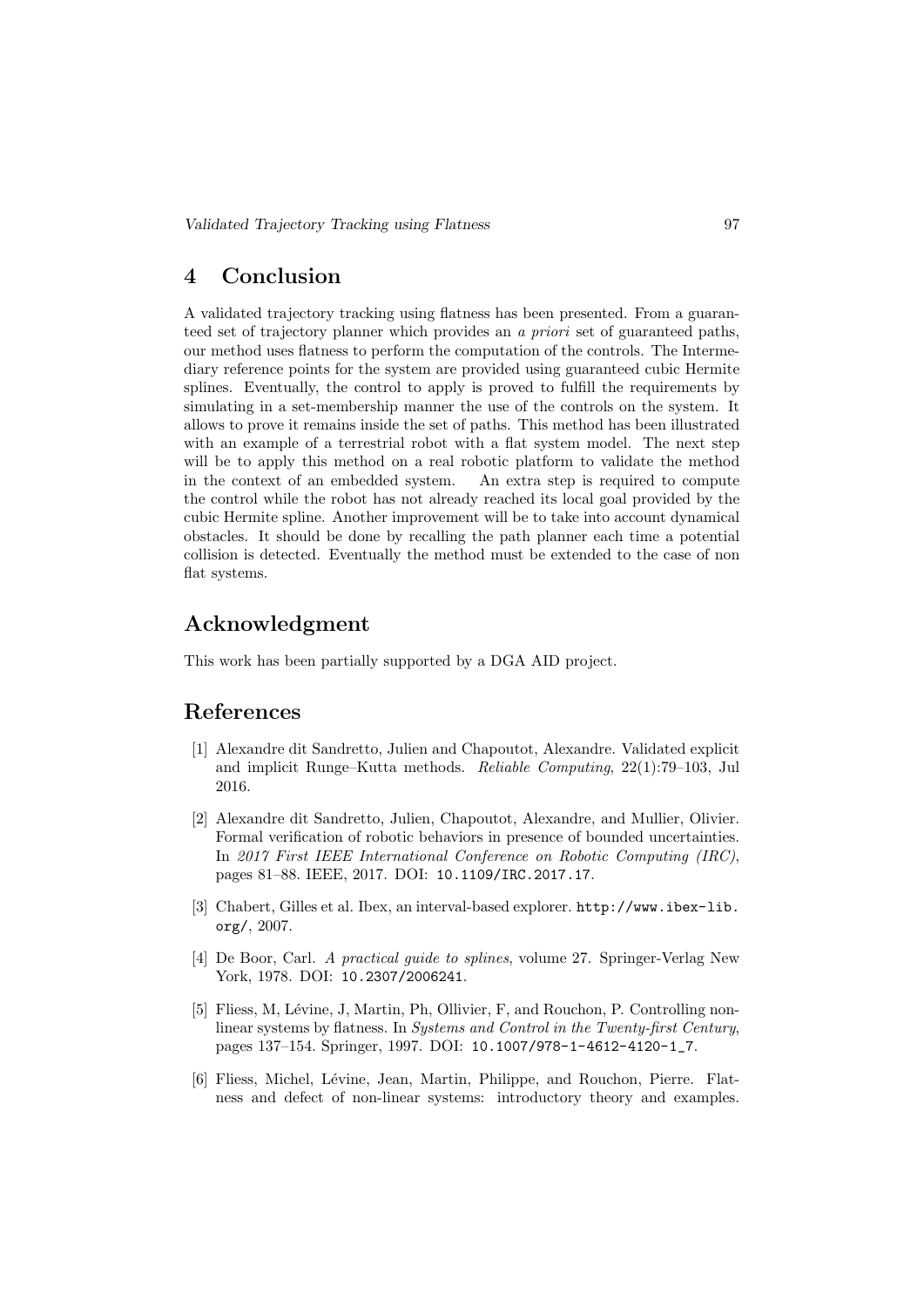International journal of control, 61(6):1327–1361, 1995. DOI: 10.1080/ 00207179508921959.

- [7] Fliess, Michel, Lévine, Jean, Martin, Philippe, and Rouchon, Pierre. A Lie– Bäcklund approach to equivalence and flatness of nonlinear systems. IEEE Transactions on Automatic Control, 44(5), 1999. DOI: 10.1109/9.763209.
- [8] Hermite, Charles. Sur la théorie des fonctions elliptiques. Comptes rendus de l'Académie des sciences, 57:613, 1863.
- [9] Hintzen, Niels T, Piet, Gerjan J, and Brunel, Thomas. Improved estimation of trawling tracks using cubic Hermite spline interpolation of position registration data. Fisheries Research, 101(1-2):108-115, 2010. DOI: 10.1016/j.fishres. 2009.09.014.
- [10] Jaulin, Luc, Kieffer, Michel, Didrit, Olivier, and Walter, Eric. Interval analysis. In Applied interval analysis, pages 11–43. Springer, 2001. DOI: 10.1137/ 1009099.
- [11] LaValle, Steven M. Rapidly-exploring random trees: A new tool for path planning. Technical report, 1998.
- [12] Lekkas, Anastasios M and Fossen, Thor I. Integral los path following for curved paths based on a monotone cubic Hermite spline parametrization. IEEE Transactions on Control Systems Technology, 22(6):2287–2301, 2014. DOI: 10.1109/TCST.2014.2306774.
- [13] Levine, Jean. Analysis and control of nonlinear systems: A flatness-based approach. Springer Science & Business Media, 2009. DOI: 10.1007/ 978-3-642-00839-9.
- [14] Lohner, Rudolf J. Computation of guaranteed enclosures for the solutions of ordinary initial and boundary value problems. In Institute of mathematics and its applications conference series, volume 39, pages 425–425. Oxford University Press, 1992.
- [15] Ma, Dailiang, Xia, Yuanqing, Shen, Ganghui, Jia, Zhiqiang, and Li, Tianya. Flatness-based adaptive sliding mode tracking control for a quadrotor with disturbances. Journal of the Franklin Institute, 355(14):6300–6322, 2018. DOI: 10.1016/j.jfranklin.2018.06.018.
- [16] Moore, R. E. Interval Analysis. Series in Automatic Computation. Prentice Hall, 1966. DOI: 10.1137/1009099.
- [17] Moore, Ramon E, Kearfott, R Baker, and Cloud, Michael J. Introduction to interval analysis, volume 110. Siam, 2009. DOI: 10.1137/1.9780898717716.
- [18] Mullier, Olivier and Courtial, Estelle. Set-membership computation of admissible controls for the trajectory tracking. Reliable Computing, 2017.